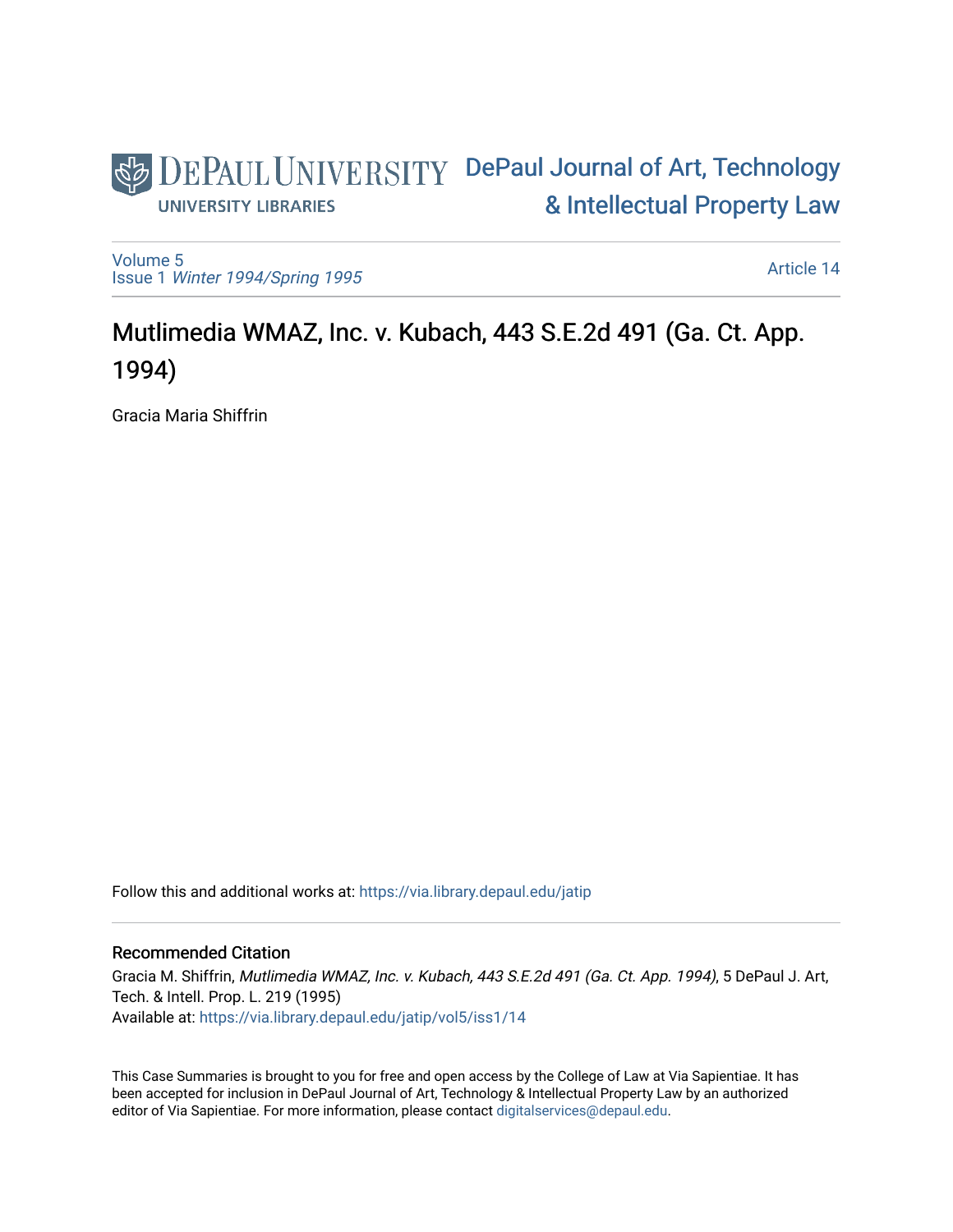## **Multimedia WMAZ, Inc. v. Kubach,**

443 S.E.2D 491 (GA. **CT. APP.** 1994).

#### *INTRODUCTION*

AIDS patient brought action for public disclosure of private facts against a television station for the broadcast of his identifiable image during a live call-in show on AIDS. The Bibb Superior Court entered an award for general and punitive damages in favor of the plaintiff. The television station appealed. The Court of Appeals of Georgia, en banc, held that (1) the plaintiff did not waive his right to bring an action on grounds that the plaintiff had previously revealed his disease to the public; and (2) the television station was not shielded from liability on policy grounds.'

### *FACTS*

Plaintiff suffers from Acquired Immune Deficiency Syndrome (AIDS). Defendant Multimedia WMAZ, Inc. is a television station (the "station") that produced a live call-in show on the topic of AIDS and drug use (the "show") in which plaintiff participated. Plaintiff agreed to participate through his physician, Dr. Harold Katner, on the condition that his face would not be recognizable to the television audience. The station planned to electronically distort plaintiff's image through a process called digitization.

Previously, the station had aired another program on AIDS in which some of Dr. Katner's female patients appeared with their faces digitized. An employee of the station testified that he pre-set the level of digitization, and that he thought it was sufficient. He did not use plaintiff to pre-set the digitization even though he was there and available. He did not allow plaintiff to see the level of digitization to give him the opportunity to approve it as it was done with the female patients. The employee also testified that he did not like to put the level of digitization too high because if he did, the viewing audience would lose interest. During the show's broadcast, the digitization was inadequate and plaintiff was recognizable for the first seven seconds.

After the broadcast, plaintiff became withdrawn, extremely depressed and almost suicidal. He refused to leave his home for fear of being recognized and harassed. Dr. Katner testified that plaintiff's physical condition, particularly his immune system condition, dropped dramatically after the broadcast. He further stated that stress and emotional upset often have a detrimental effect on the physical condition of AIDS patients, and that in plaintiff's case it manifested

**<sup>1.</sup>** The Court's discussion of damages, jurors, and damage to reputation is omitted from this summary.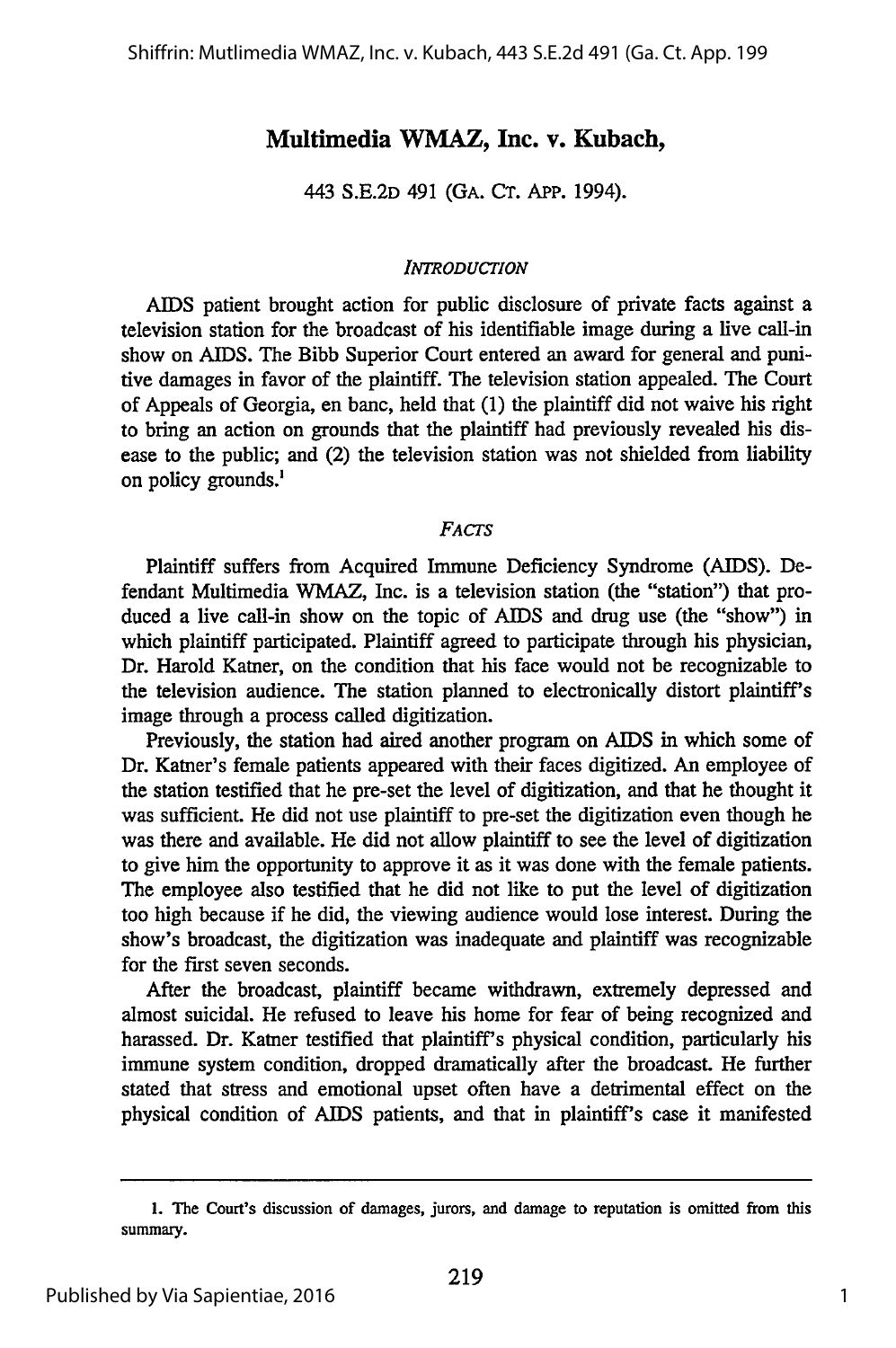220

itself in shingles, an extremely painful disease associated with stress. This extreme situation lasted about a year; since then, plaintiff has improved, but his condition is still worse than it was before the broadcast.

Plaintiff sued the station for invading his privacy by publicly disclosing private facts about him, and the station appeals from the jury's verdict for the plaintiff.

#### *LEGAL ANALYSIS*

The first issue before the court was whether plaintiff had "waived" his right to bring an action for public disclosure of private facts by making the fact that he had AIDS "public" prior to the broadcast. The court concluded that the station's disclosure had gone far beyond the scope of any prior disclosure by plaintiff, in terms of both audience and purpose. Among the elements necessary to establish a cause of action for public disclosure of embarrassing private facts is the requirement that the facts disclosed to the public must be private, secluded or secret and not public.<sup>2</sup> Accordingly, "the protection afforded an individual's right to privacy may be waived or withdrawn to whatever degree and in whatever connection his life has ceased to be private."' The station contended that because plaintiff had previously appeared on a national television show and he had acknowledged his disease to family members, friends, medical personnel and members of his AIDS support group, plaintiff had waived his right to keep his illness from the public by making the disclosure prior to the station's show.

The court explained that the degree and context of plaintiff's disclosure was relevant to the inquiry of a waiver. As to the national television show, plaintiff's privacy had been protected by concealing his identity either by digitizing his face or by showing only his back. With regard to the individuals to whom plaintiff had revealed his illness, plaintiff thought they had a reason to know of his disease. Plaintiff disclosed his illness to his family, friends, medical personnel, and members of his support group because he wanted these individuals to know because they cared about him and/or because they also had AIDS. Even if the court had accepted the station's estimate of those who knew of plaintiff's condition, approximately 60 individuals, the number was relatively small in relation to the television viewing public in Macon, Georgia.

The court further noted that the station had explicitly agreed to respect plaintiff's privacy in order to secure his participation in the show and therefore the jury was authorized to find that the fact that plaintiff had AIDS was not public prior to the broadcast of the show.

The next issue before the court was whether liability attached for disclosure of plaintiff's identity as an AIDS patient when the disclosure occurred during a broadcast on a matter of public interest. The court rejected the station's contention that first amendment interests in free expression outweighed plaintiff's right to privacy in a show about AIDS. The court distinguished the present case from

https://via.library.depaul.edu/jatip/vol5/iss1/14

<sup>2.</sup> Cabaniss v. Hipsley, **151 S.E.2d** 496, **501** (Ga. **Ct. App. 1966).**

**<sup>3.</sup>** *Id.* at **502.**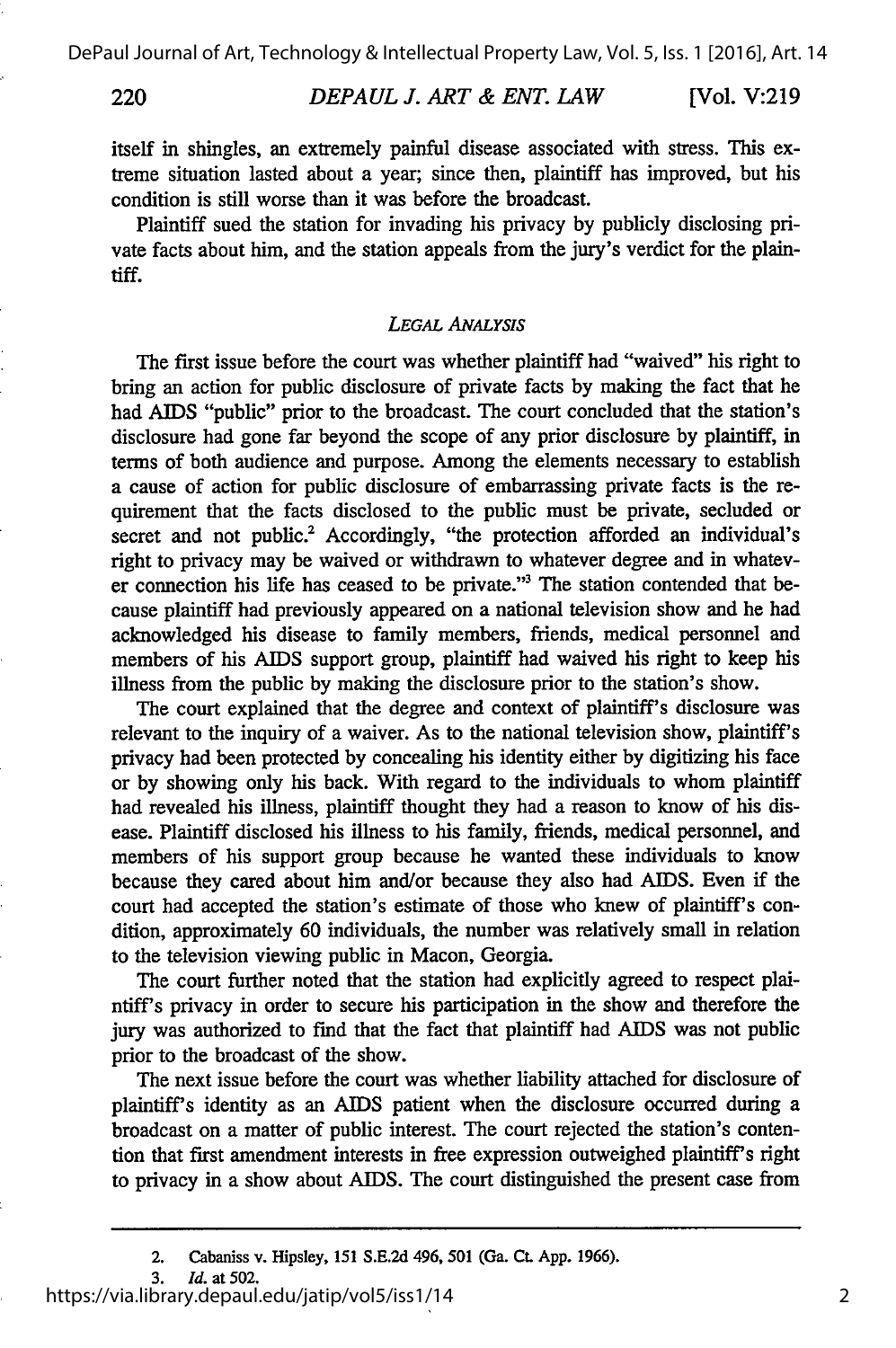#### *MULTIMEDIA WMAZ v. KUBACH* **1995]**

the case law relied on by the station because the identity of those suffering from AIDS, unlike the identity of those involved in criminal cases or investigations, did not further a legitimate public interest.

The court pointed out that the Georgia legislature has recognized that the identities of those suffering from AIDS are generally not a matter of public interest. The legislature has placed restrictions on disclosure of "AIDS confidential information,"<sup>4</sup> which includes the fact that a person is being treated for AIDS,<sup>5</sup> and has made it a misdemeanor to violate those restrictions.<sup>6</sup> The court also stressed that the station was in the position to disclose plaintiff's identity as an AIDS patient only because of its promise to plaintiff that there would be no such disclosure.<sup>7</sup>

The station argued that the court should fashion a rule analogous to the Good Samaritan Statute' to provide broadcasters insulation from liability for anything that happens as a result of their negligence when they broadcast a "public service" show. The court found that this argument did not support the station's contention. If the verdict were upheld broadcasters may shy away from producing such shows; but, if it were not upheld, AIDS patients who had not publicly acknowledged their disease may refuse to participate in such shows. The court also noted that in any case, policy decisions were for the legislature to make.

#### *CONCLUSION*

The Court of Appeals of Georgia, en banc, affirming the judgment of the Bibb Superior Court, held that (1) the AIDS patient had not waived his right to bring action for public disclosure of private facts by previously revealing his disease to his family, friends, medical personnel and members of his support group; and (2) the television station which revealed the AIDS patient's identity during the show was not shielded from liability on policy grounds.

*Gracia Maria Shiffrin*

<sup>4.</sup> OCGA § 24-9-47 (b).

**<sup>5.</sup>** OCGA § 31-22-9.1(2).

<sup>6.</sup> OCGA § 24-9-47 (o).

<sup>7.</sup> Cohen v. Cowles Media Co., **501** U.S. 663 (1991) (recognizing that the First Amendment does not prohibit recovery of damages from newspaper for breach of promise to keep source's name confidential).

<sup>8.</sup> OCGA § 51-1-29.